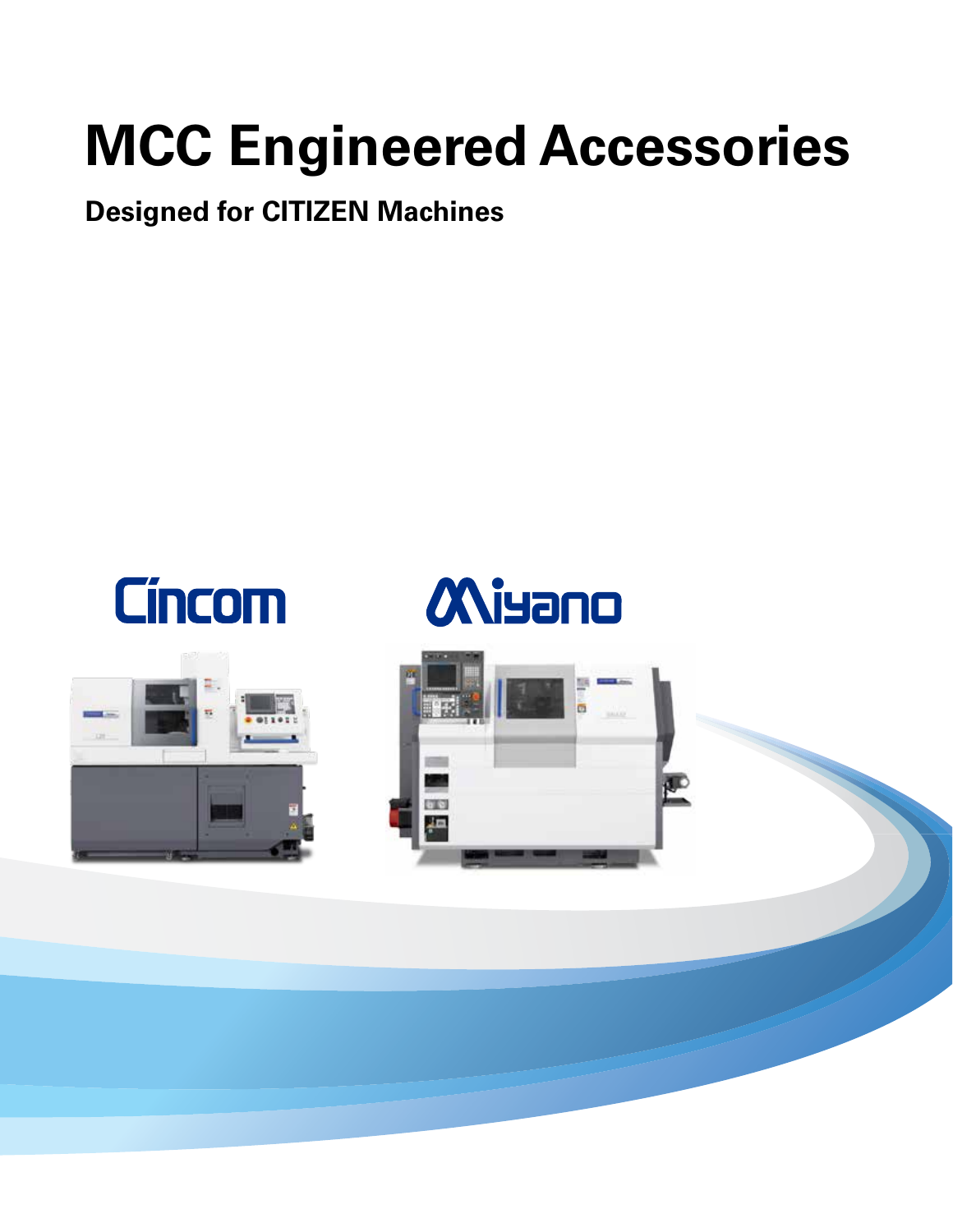**Marubeni Citizen-Cincom Inc.** provides innovative solutions to the problems faced in the automatic CNC machining field. Fueled by the needs of our customers, MCC's Technical Center has developed a

series of products for **CINCOM** and **MIYANO** machines that have helped increase productivity and throughput while providing solutions to the daily demands of manufacturing.

- **▶ Laser Systems**
- ◆ Cool Blaster<sup>®</sup> High Pressure Coolant **Systems**
- ◆ Cool Blaster<sup>®</sup> Mist Control Systems
- ◆ Thread Whirling
- ◆ High Speed Spindle Systems
- ◆ Adaptive Guide Bushings
- ◆ Parts Handling Systems

**MCC Technical Center**Marubení Cítizen-Cincom Inc.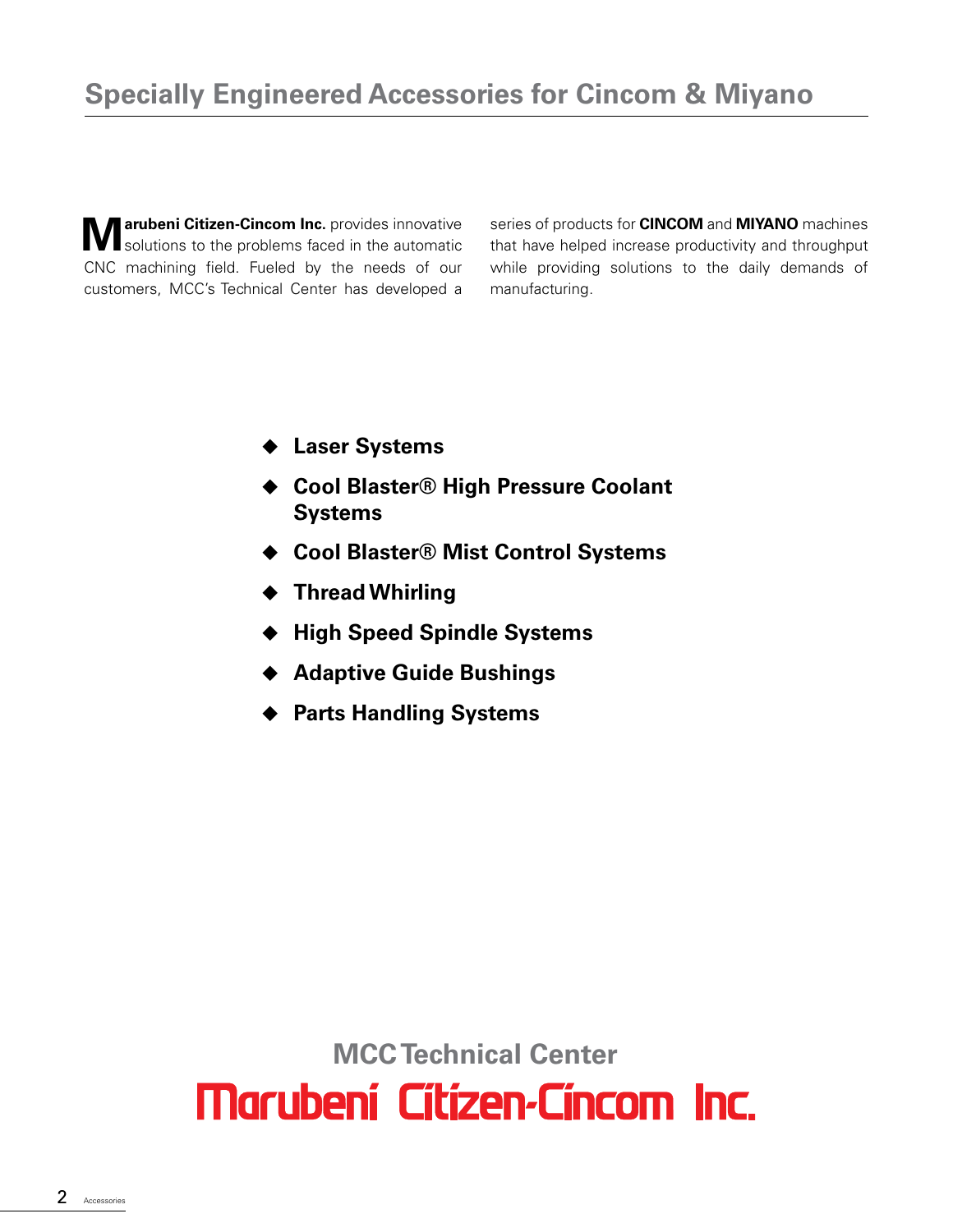# **Laser System L2000**

### *Conventional and Laser Machining on a Single Machine*



**Laser Cutting and Welding Near Endless Geometric Shape Possibilities Multiple Operations in a Single Set Up Minimal Burrs Faster Than EDM Machining Machine Accuracies .00001"**

#### **Specifications and Benefits**

- IPG Photonics leading provider of fiber lasers in the world
- Air cooled
- 400 watt output power
- 10 micron delivery fiber
- Internal Pulse Generator with endless parameter possibilities
- Cutting path and offsets FULLY controlled and edited in machine control





#### **Optical Head Specifications**

- Optional QCW (Quasi Continuous Wave) multi mode unit offers much higher cutting power in pulse mode (available in 150 and 300 watt models for power bursts up to 3000 KW)
- CCD integrated camera for optical viewing and alignment
- Fine X, Y beam adjustment for beam alignment to nozzle
- 75mm focal length available
- Head assembly is completely liquid tight
- Head is 100% made and supported in USA
- Kerf widths down to 20 microns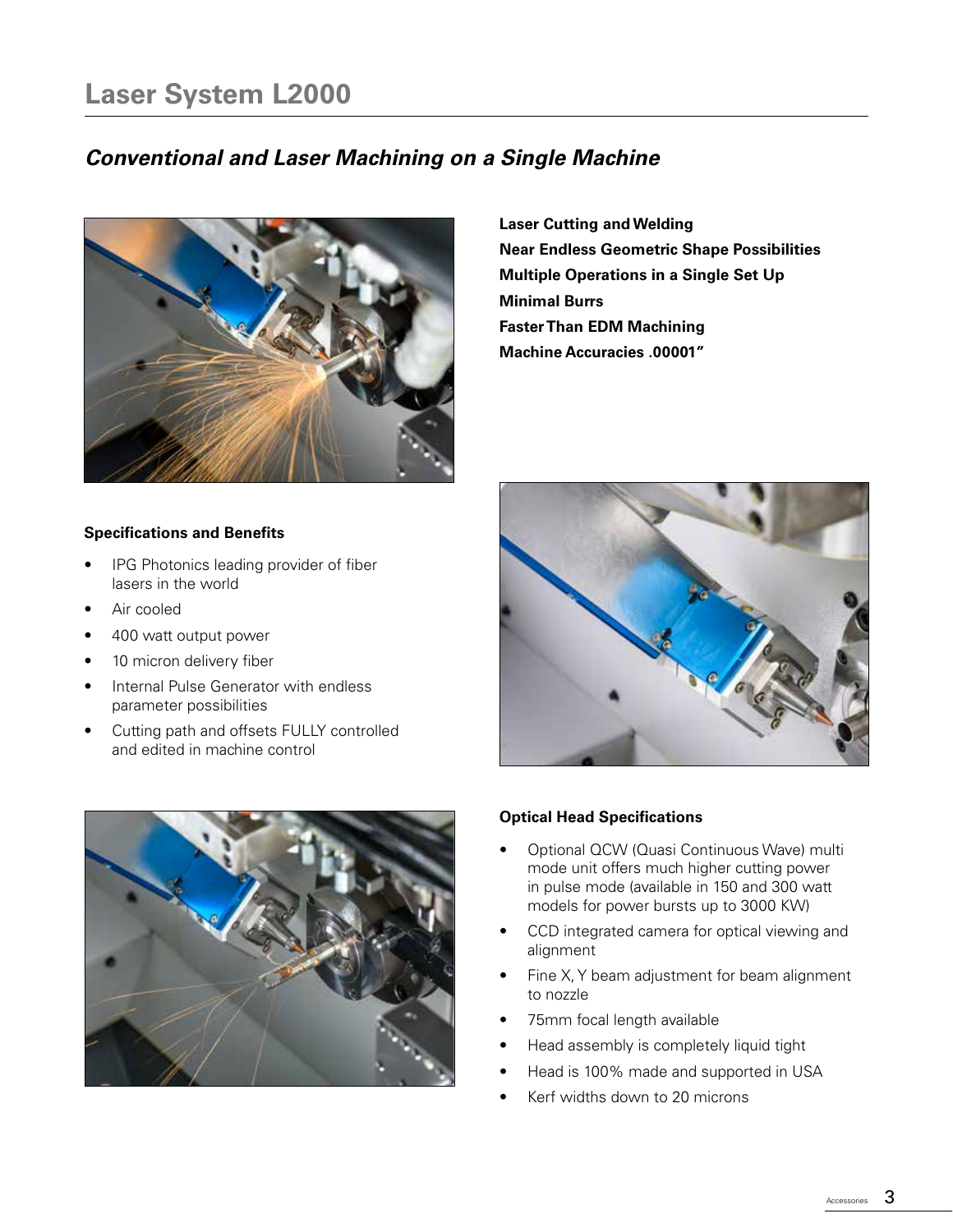*Cool Blaster*

*High Pressure Coolant Systems*

High-pressure coolant is an exceptional tool for performing deep hole operations such as gun-drilling and boring. Properly applied, high-pressure coolant is an effective solution for all chip control problems.

Direct high-pressure coolant can either break or control the chip away from the tool and workpiece thereby increasing tool life and improving finishes.

Cycle time for drilling can be reduced 40 - 70% with direct high- pressure coolant. The material is less likely to work harder, making drilling easier and in many cases eliminating the need for peck drilling cycles!

- **• High-speed Drilling Operations**
- **• Chip Control For Turning And Grooving**
- **• Improved Surface Finish**
- **• Increased Tool Life**
- **• Reduced Cycle Time**
- **• Greater Throughput**

## **5 Line System for CINCOM Machines**

### **Model CB105V**

- Coolant is continuously filtered through 5 micron filter
- 5 independent high pressure coolant lines
- Washable air inlet filter
- Space saving vertical design 19.5" W x 51.4" L x 43.4" H

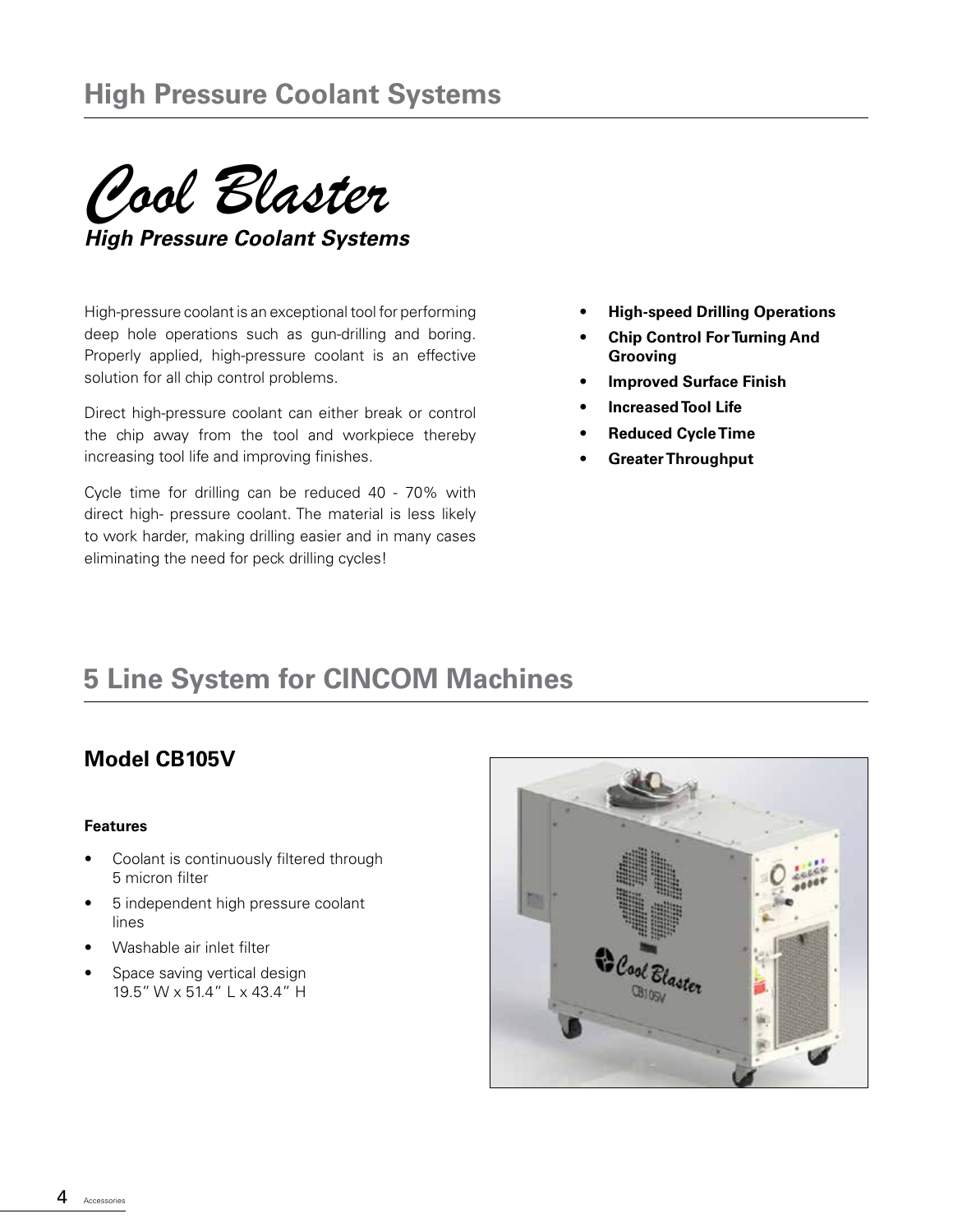# **5 & 10 Line Systems with Heat Exchanger for CINCOM Machines**

### **Model CB510 Available in Horizontal & Vertical Designs**



#### **Specifications**

- 2,000 PSI, 6.5 GPM
- 7.5 HP
- 5 micron filtration
- Heat exchange system
- PLC control integration
- Electrical interface harness
- Installation kit (HP hoses, fittings, manifold blocks for coolant distribution)
- Diagnostic indicator lights
- Restricted filter automatic shut off
- Voltage: 200/230V 40.0 full load amps (optional 440/480V 30.0 full load amps)

- 2,000 CFM heat exchange system standard
- Vertical or horizontal design
- Available in 5 or 10 independent high pressure coolant lines

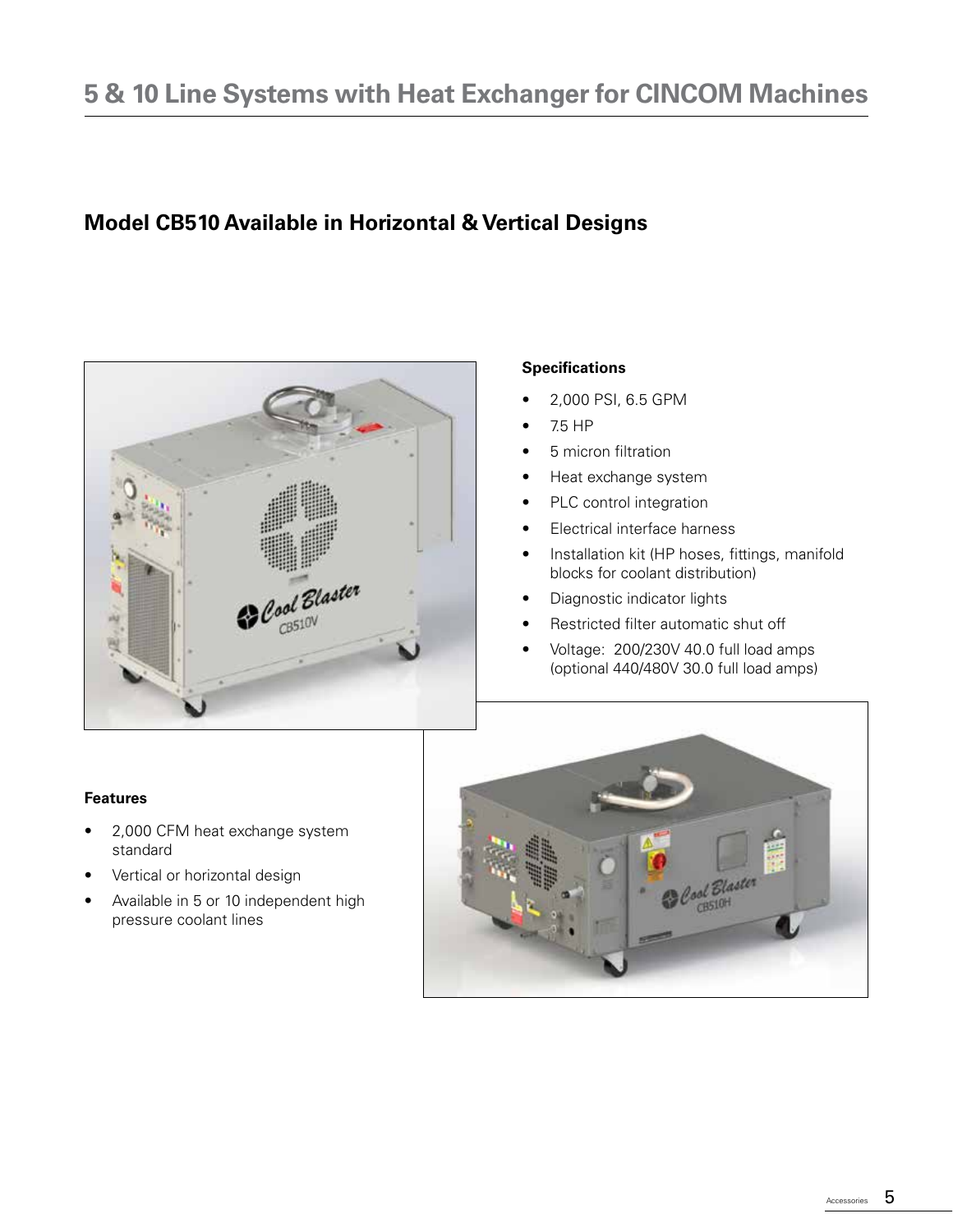### **Model CB610V 10 line system with Heat Exchanger**

The CB610 dual filter system is designed to automatically change-over to the secondary filter when the primary filter becomes clogged. The filter change-over will not

#### **Features**

- Automatic change over from clogged filter to clean filter occurs without loss of production
- Air purge system automatically removes coolant from clogged filter canister
- Washable air inlet filter provides clean air flow for heat exchange system
- Space saving vertical design: 19.5" x 51.4" x 43.4"

stop production, therefore unattended or third shift operations can continue without disruption.



#### **Specifications**

- 2,000 PSI, 6.5 GPM
- 7.5 HP
- 5 micron filtration
- Heat exchange system
- PLC control integration
- Electrical interface harness
- 10 independent high pressure coolant lines
- Installation kit (HP hoses, fittings, manifold blocks for coolant distribution)
- Diagnostic indicator lights
- Voltage: 200/230V 40.0 full load amps (optional 440/480V 30.0 full load amps)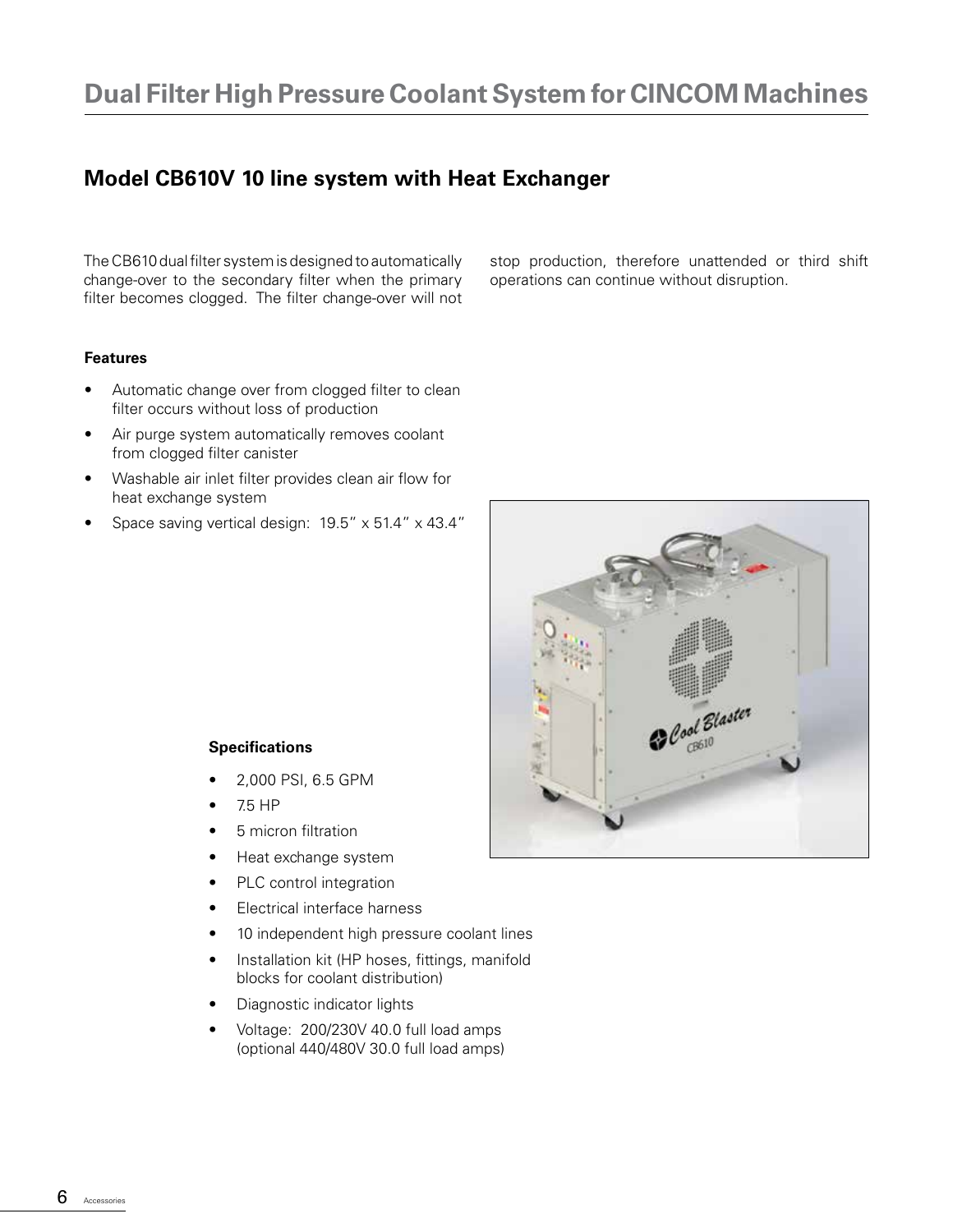

### **Model CB101VM**

#### **Features**

- 5 micron filtration
- Single high pressure coolant line
- Washable air inlet filter
- Space saving vertical design 19.5" W x 51.4" L x 43.4" H

## **Model CB103VM**

- 3 independent high pressure coolant lines
- 2,000 CFM heat exchanger
- Washable air inlet filter
- Space saving vertical design 19.5" W x 51.4" L x 43.4" H

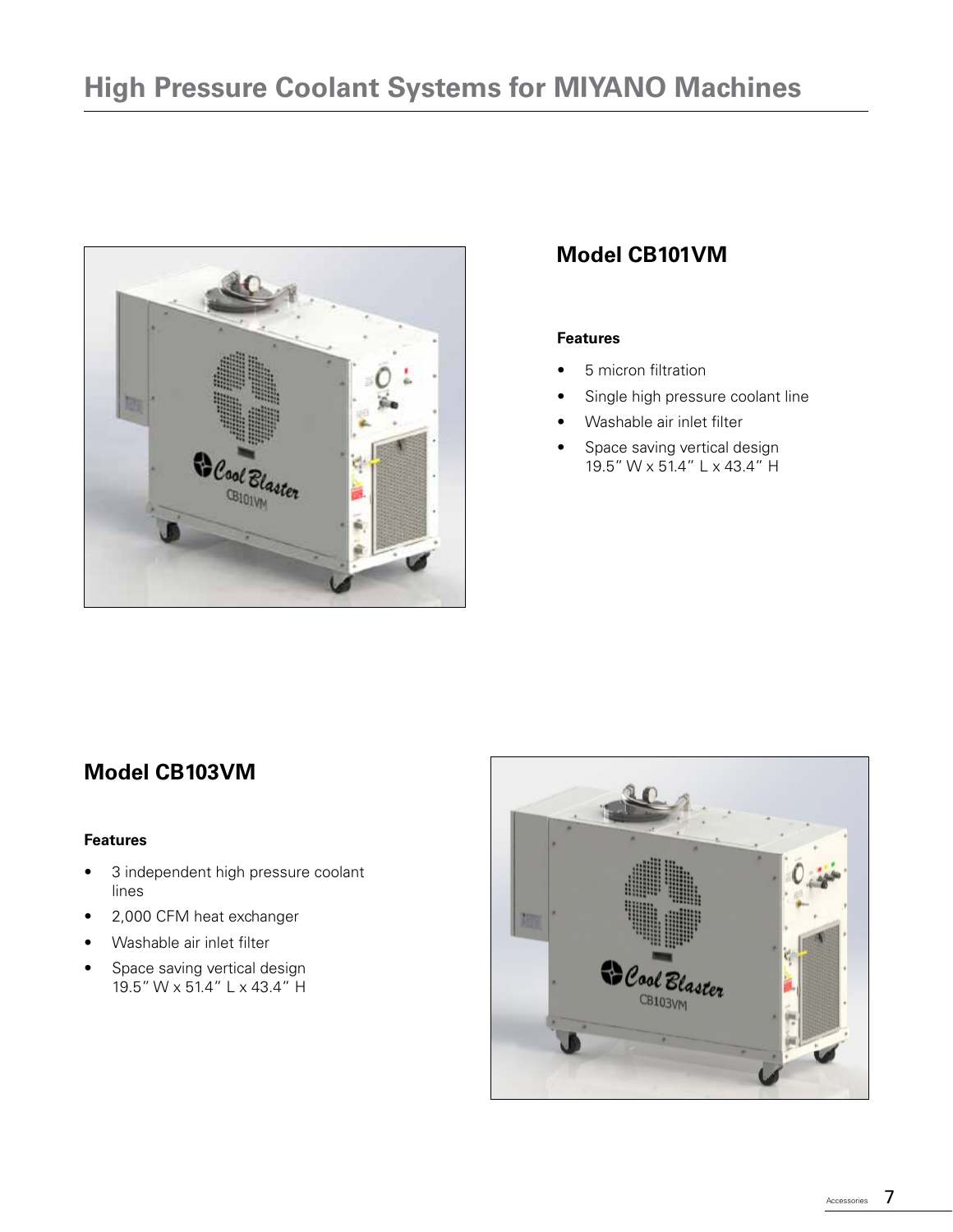

*Mist Control 1000*

#### **Features**

- High efficiency mist & smoke removal
- Variable speed controller
- Low maintenance cost
- Easy installation
- Performance guaranteed
- Low operating costs
- Fused overload protection
- E stop interlock
- Four year parts warranty on complete unit; ten year warranty on electronic filters





Exclusive Quadruple Pass ESP Technology combines unequaled efficiency in a compact, easy to install system.

| Airflow:                            | 50-1000 CFM              |
|-------------------------------------|--------------------------|
| <b>Installed Weight:</b> 133 pounds |                          |
| <b>Dimensions:</b>                  | 26"L x 13.88"W x 30.5" H |
| <b>Power Supply:</b>                | 208-230v 60 HZ, 2 amps.  |

#### **Optional Accessories**

- 6th State HEPA 99.97% @ .3 micron
- Source capture plenum
- Pedestal stand
- Machine mount stand for non-Cincom machines
- Ceiling hanging kit
- Flex duct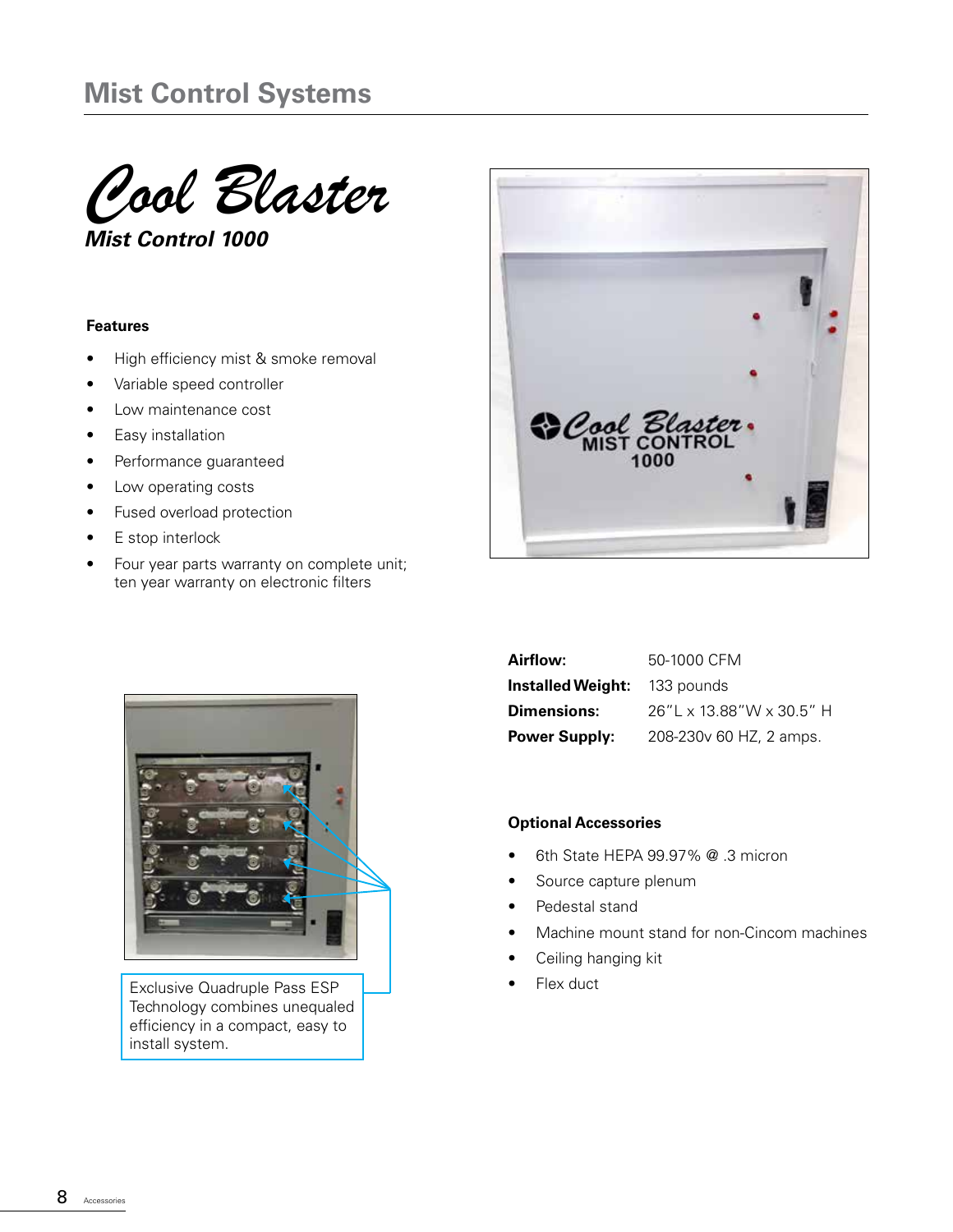# **High Speed Spindle Systems**



#### **Features**

- 2,000 80,000 rpm high speed spindle
- Control unit
- Custom interface
- Air control unit
- Mounting kit
- Compact spindle design
- Easy installation







# **Thread Whirling**

Bone Screws are complex threaded components usually requiring numerous hours of process development, setup, debugging and cycle time. Thread whirling is the most efficient means to produce difficult OD threads by providing a solution that minimizes development to production time, with faster cycles.

The flexibility that thread whirling offers enable cost reductions with setup simplification, faster cycles and greater throughput.

#### **Thread variations**

- Deep acme & buttress threads
- Taper threads
- Variable lead threads
- Extra long threads
- Miniature threads

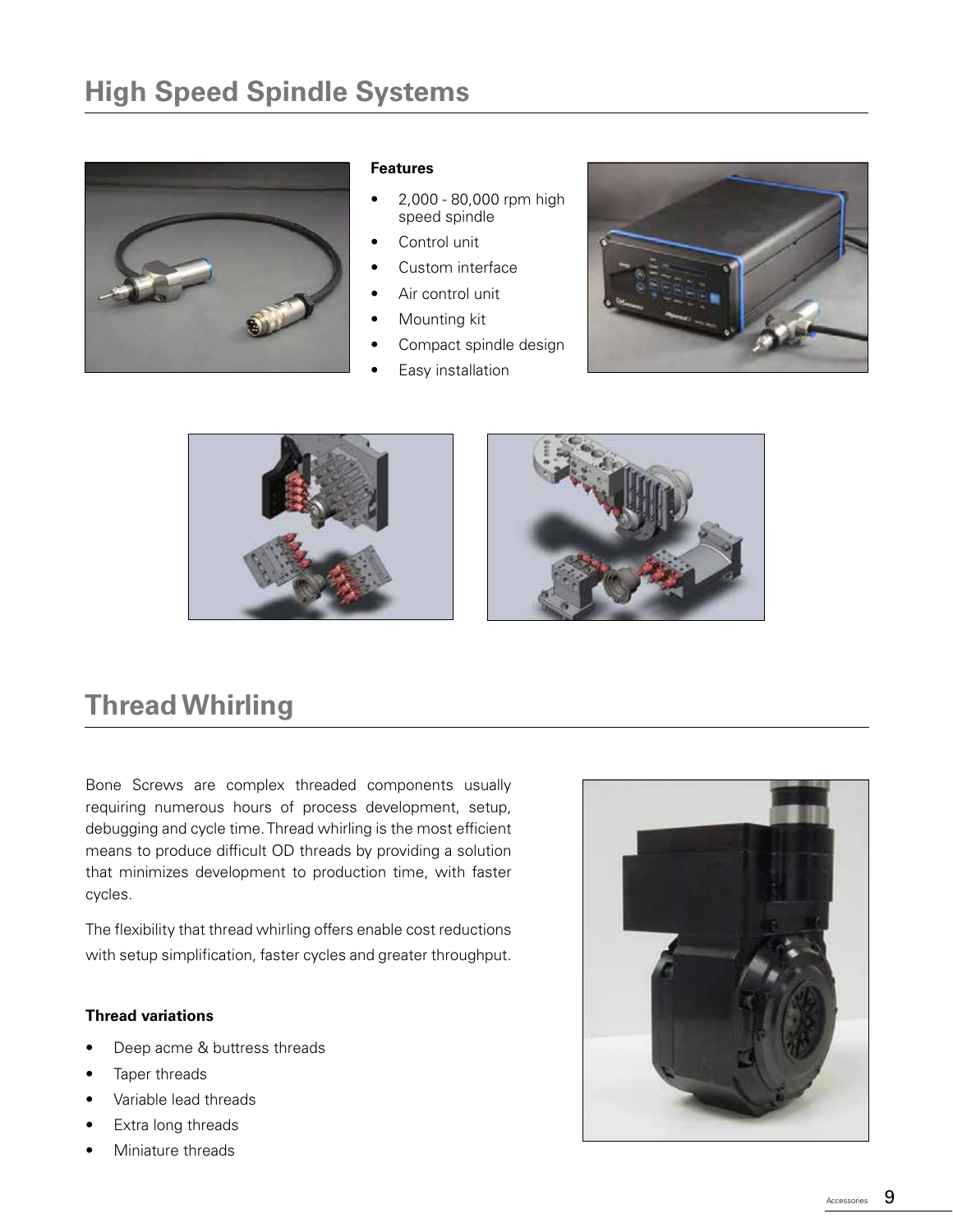#### **Thread Whirling Unit List**

Rev.1.2.2 6/20/2017

| Machine                                   | No.                     | Thread whirling unit<br>[Part number] | Max<br>adiustment<br>amount of<br><b>Helix angle</b> | <b>Mounting position</b>                       | Max No.<br>of Cross<br>spindle on<br>Gang | Type of<br>Cutter<br>Ring | Note                                                                                                                                          |
|-------------------------------------------|-------------------------|---------------------------------------|------------------------------------------------------|------------------------------------------------|-------------------------------------------|---------------------------|-----------------------------------------------------------------------------------------------------------------------------------------------|
| A <sub>2</sub> 20                         | $\mathbf{1}$            | BTW-2000-A220                         | 25 deg.                                              | T <sub>09</sub>                                | $\overline{2}$                            | A                         | BDF2005 needs to be removed. T08 is not available.                                                                                            |
| A <sub>3</sub> 20                         | $\overline{2}$          | BTW-2000-A320                         | 25 deg.                                              | T <sub>09</sub>                                | $\overline{2}$                            | $\overline{A}$            | BDF2007 needs to be removed. T08 is not available.                                                                                            |
| A32/A232                                  | $\overline{\mathbf{3}}$ | BTW-2000-A32                          | 25 deg.                                              | T10                                            | $\overline{2}$                            | A                         | GDF9101 needs to be removed. T09 is not available.                                                                                            |
| K16F                                      | $\varDelta$             | GSW-101-000                           | 15 deg.                                              | T13 (+T12,T14)                                 | 1                                         |                           | TW holder vendor is PCM (Gen Swiss)                                                                                                           |
| L12                                       | 5                       | LSW-515-000                           | 15 deg.                                              | T10 (+T09)                                     | $\overline{2}$                            | $\overline{\phantom{0}}$  | TW holder vendor is PCM (Gen Swiss)                                                                                                           |
| L720VIII                                  | 6                       | BTW-1000-L720                         | 25 deg.                                              | T10 (+T09)                                     | 3                                         | A                         |                                                                                                                                               |
| L20EIX/L20X                               | $\overline{7}$          | BTW-3000-L20E/<br>BTW-3000-L20X       | 15 deg.                                              | T13 (+T12) on GSE3110                          | 5                                         | B                         | Need to mount GSD106 on T12.<br>GSE3110 is required.                                                                                          |
|                                           | 8                       | BTW-2000-L2032-T810                   | 25 deg.                                              | T <sub>11</sub>                                | 4                                         | A                         |                                                                                                                                               |
| L220VIII, L220X                           | 9                       | BTW-3100-L220-L32                     | 15 deg.                                              | T13 (+T12) on GSE3210                          | 5                                         | B                         | Need to mount GSD107 on T12.<br>GSE3210 is required.                                                                                          |
|                                           | 10                      | BTW-2000-L220-T12                     | 15 deg.                                              | T09 (+T08)                                     | 5                                         | $\mathsf{A}$              | Many possibilities depends on B-axis angles.<br>Consult MCC.                                                                                  |
| L <sub>2</sub> 20XII                      | 11                      | BTW-3100-L220-L32                     | 15 deg.                                              | $T13 (+T12)$<br>on BT-GSE-L220-T12 with B-axis | 4                                         | B.                        | Need to mount GSD107 on T12.<br>BT-GSE-L220-T12-ASM (B-axis Holder) is required.                                                              |
|                                           | 12                      | BTW-5000-L220                         | 25 deg.                                              | B-axis                                         | 3                                         | $\mathsf{A}$              | 4-additional tapped holes (Red marked on the Fig.)<br>on B-Axis mounting face is required.<br>Available from machine S/N: QF0218 (L220E/0224) |
|                                           | 13                      | BTW-2000-L2032-T810                   | 25 deg.                                              | T <sub>11</sub>                                | 4                                         | A                         | Cannot be used with U30B.                                                                                                                     |
| L32VIII. L32X                             | 14                      | BTW-3100-L220-L32                     | 15 deg.                                              | T13 (+T12) on GSE3210                          | 5                                         | B                         | Need to mount GSD107 on T12.<br>GSE3210 is required.                                                                                          |
| L32XII                                    | 15                      | BTW-3100-L32-B                        | 15 deg.                                              | $T13 (+T12)$<br>on BT-GSE-L32-T12 with B-axis  | 4                                         | B                         | Need to mount GSD107 on T12.<br>BT-GSE-L32-T12-ASM (B-axis Holder) is required.                                                               |
|                                           | 16                      | BTW-6000-L32                          | 25 deg.                                              | B-axis                                         | 3                                         | $\mathsf{A}$              |                                                                                                                                               |
| M <sub>416</sub> VIII                     | 17                      | BTW-5000-M416                         | 15 deg.                                              | B-axis                                         | 4                                         | $\mathsf{A}$              | 4-additional tapped holes (Red marked on the Fig.)<br>on B-Axis mounting face is required.<br>Available from machine S/N: P20143 (M416/0152)  |
| C <sub>2</sub> 20/32VIII<br>M320/32III, V | 18                      | BTW-1000-M32                          | 25 deg.                                              | T09 (+T08)                                     | $\overline{2}$                            | $\mathsf{A}$              |                                                                                                                                               |
| M420/32III, V, VII                        | 19                      | BTW-2000-M42032                       | 25 deg.                                              | T10 (+T09)                                     | 3                                         | A                         |                                                                                                                                               |
| M432VIII                                  | 20                      | BTW-4000-M432                         | 15 deg.                                              | B-axis                                         | 4                                         | B                         | Drive gear on B-axis unit needs to be changed.                                                                                                |

### **Cutter Ring Type**



#### **Latest B-Axis Mounting Face**

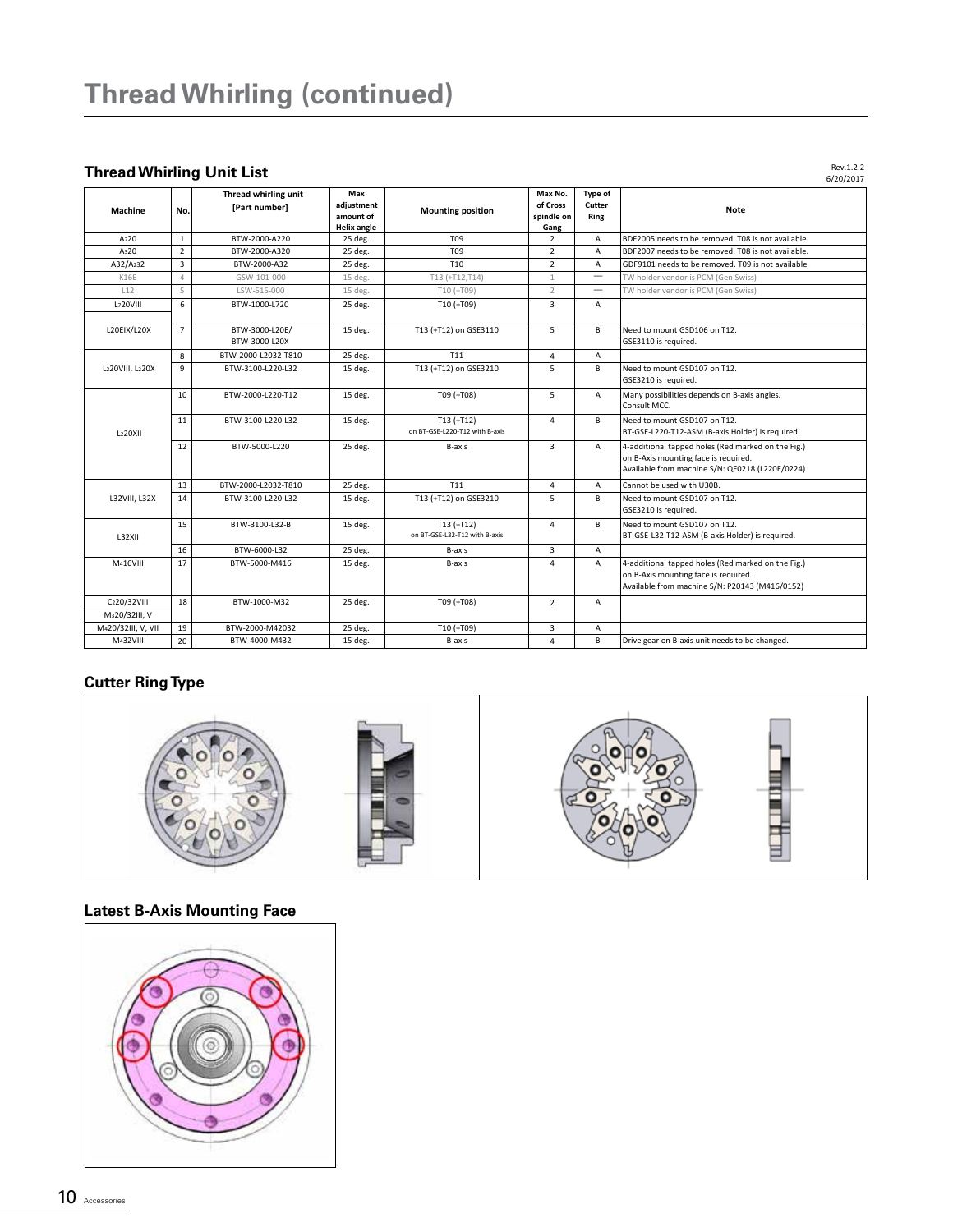**THE ADAPTIVE GUIDE BUSHING SYSTEM (AGB)** can be used in place of standard guide bushing units for non-ground material. The AGB uses a "double taper" bushing, which will always close parallel. In addition, constant pressure is applied which allows the bushing to compensate for any bar deviation up to .008" in diameter. The pressure setting is a variable and can be changed as required for each job. The advantages are major to the customer. Since the AGB is always maintaining proper pressure, the bar is always on centerline, which enables tighter TIR's to be maintained. Since the AGB allows for bar diameter deviation, non-ground material can be used. This saves not only the grinding expense, but also valuable delivery time. The problem of machining gummy materials, such as stainless steel, will also be eliminated.

- Use of non-ground bar stock
- Allows for bar deviation of  $+/-$  .003 inch
- Constant pressure on guide bushing for greater rigidity and uniformity of set up
- Easy bushing installation







*Double taper bushing with parallel close Easy bushing installation 3 point contact centers bar stock along the full length of guide bushing*



# **25mm Guide Bushing System**

### *Increase bar stock capacity to 25mm*

To extend the range of workpieces, the Cincom A20 and L20 models can support bar stock up to 25mm with the optional 25mm guide bushing assembly. Machining length per chucking is 188mm (200mm ø20mm). The system uses standard chuck fingers, CD25 guide bushing and TF30 collets.



#### **The system includes:**

- Guide bushing assembly
- Main & sub spindle chucking device
- Spindle bushing guide for bar feed pusher
- Hand tools



*ø20mm maximum bar as standard; ø25mm as option.*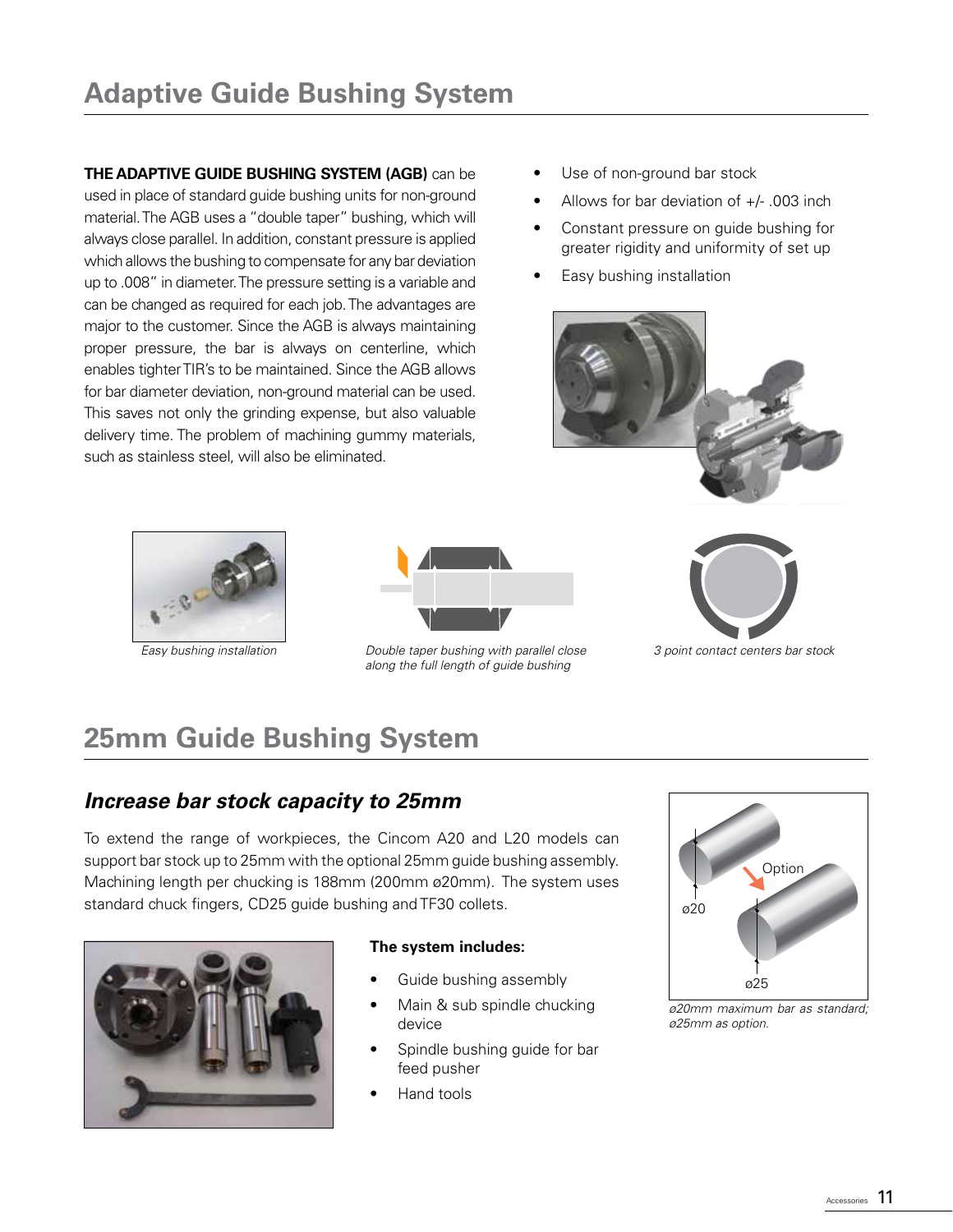The workpiece is ejected from the sub spindle into the vacuum extractor and travels outside the machine where it can be deposited into a multiple station rotary parts carousel. Parts can be segregated in the carousel for first article inspection and other post process activities.





# **Rotary Parts Carousel**



**Delicate Parts Can Be Separated/Collected Into Individual Locations**

**Enables Longer Periods of Unattended Operation**

**SPC Production Scheduling**

- Quick change part collection wheels
- Chute to direct parts into carousel locations
- Includes 14 place wheel with removable bins
- Includes 30 place wheel
- Mounting hardware kit
- Easy installation and electrical interface to the Citizen machine
- User-friendly programmable parts counter